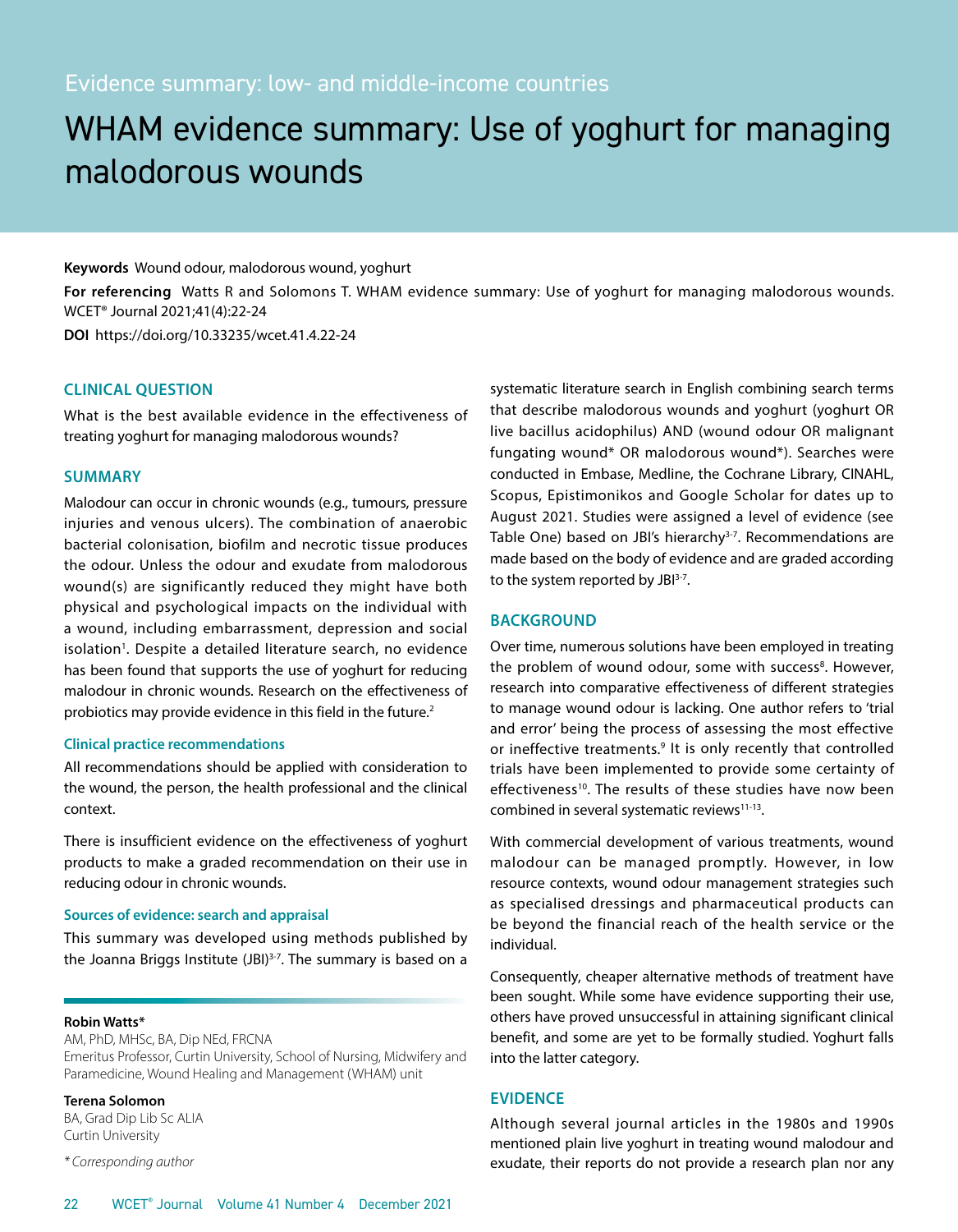#### *Table 1. Levels of evidence*

| <b>Level 1 evidence:</b><br><b>Experimental designs</b> | Level 2 evidence:<br><b>Quasi-experimental</b><br>designs | <b>Level 3 evidence:</b><br><b>Observational - analytic</b><br>designs | <b>Level 4 evidence:</b><br><b>Observational -</b><br>descriptive studies | <b>Level 5 evidence:</b><br><b>Expert opinion / bench</b><br>research |
|---------------------------------------------------------|-----------------------------------------------------------|------------------------------------------------------------------------|---------------------------------------------------------------------------|-----------------------------------------------------------------------|
| Nil                                                     | Nil                                                       | Nil                                                                    | Nil                                                                       | Nil                                                                   |

data. Among those who considered the use of yoghurt in this period were Benbow, Welch, Schulte, and Haughton and Young with their personal speculations as to how the yoghurt might work<sup>14-17</sup> to reduce wound odour.

Haughton and Young declared that yoghurt should not be used due to the possibility of infection from Lactobacillus, leading to this treatment being ceased in many clinical settings despite there being no evidence supporting the claim<sup>15</sup>. The laboratory development of a unique probiotics-based milk peptide plus hydrogel may challenge this idea. Recent work promoting wound healing via the use of probiotic bacteria or their extracts involves lysates of Lactobacillus, and to date has shown initial promising results<sup>2</sup>.

# **CONSIDERATIONS FOR USE**

Consider using alternative low cost treatments to manage malodorous wounds, including green tea18, medical-grade honey<sup>19</sup>, sugar paste<sup>15</sup>, or rice bran sheets<sup>20</sup>.

## **CONFLICTS OF INTEREST**

The author declares no conflicts of interest in accordance with International Committee of Medical Journal Editors (ICMJE) standards.

# **ABOUT WHAM EVIDENCE SUMMARIES**

WHAM evidence summaries are consistent with methodology published in:

Munn Z, Lockwood C, Moola S. The development and use of evidence summaries for point of care information systems: A streamlined rapid review approach, Worldviews Evid Based Nurs. 2015;12(3):131-8.

Methods are outlined in detail in resources published by the Joanna Briggs Institute as cited in this evidence summary. WHAM evidence summaries undergo peer-review by an international multidisciplinary Expert Reference Group. WHAM evidence summaries provide a summary of the best available evidence on specific topics and make suggestions that can be used to inform clinical practice. Evidence contained within this summary should be evaluated by appropriately trained professionals with expertise in wound prevention and management, and the evidence should be considered in the context of the individual, the professional, the clinical setting and other relevant clinical information.

Copyright © 2021 Wound Healing and Management Unit, Curtin Health Innovations Research Institute, Curtin University





## **REFERENCES**

- 1. Patel B, Cox-Hayley D. Managing wound odor. J Palliat Med, 2010;13(10):1286-7.
- 2. Mohammedsaeed W, Cruickshank S, McBain AJ, O'Neill CA. Lactobacillus rhamnosus GG lysate increases re-epithelialization of keratinocyte scratch assays by promoting migration. Scientific reports, 2015;5:16147.
- 3. Munn Z, Lockwood C, S. M. The development and use of evidence summaries for point of care information systems: A streamlined rapid review approach. Worldviews Evid Based Nurs, 2015;12(3):131- 8.
- 4. Aromataris E, Munn Z, editors. JBI 2021. Manual for Evidence Synthesis. https://synthesismanual.jbi.global: Joanna Briggs Institute.
- 5. Joanna Briggs Institute Levels of Evidence and Grades of Recommendation Working Party. New JBI Grades of Recommendation. 2013. https://jbi.global/sites/default/ files/2019-05/JBI-grades-of-recommendation\_2014.pdf: Joanna Briggs Institute.
- 6. Joanna Briggs Institute Levels of Evidence and Grades of Recommendation Working Party. Supporting Document for the Joanna Briggs Institute Levels of Evidence and Grades of Recommendation. 2014. https://jbi.global/sites/ default/files/2019-05/JBI%20Levels%20of%20Evidence%20 Supporting%20Documents-v2.pdf: Joanna Briggs Institute.
- 7. Joanna Briggs Institute Levels of Evidence and Grades of Recommendation Working Party. JBI Levels of Evidence. 2013. https://jbi.global/sites/default/files/2019-05/JBI-Levels-ofevidence\_2014\_0.pdf: Joanna Briggs Institute.
- 8. Akhmetova A, Saliev T, Allan IU, Illsley MJ, Nurgozhin T, Mikhalovsky S. A comprehensive review of topical odor-controlling treatment options for chronic wounds. J Wound Ostomy Cont Nurs, 2016;43(6):598-609.
- 9. Gethin G, Grocott P, Probst S, Clarke E. Current practice in the management of wound odour: An international survey. Int J Nurs Stud, 2014;51(6):865-74.
- 10. Villela-Castro DL, Santos VL, Woo K. Polyhexanide versus metronidazole for odor management in malignant (fungating) wounds: a double-blinded, randomized, clinical trial. J Wound Ostomy Cont Nurs, 2018;45(5).
- 11. da Costa Santos CM, de Mattos Pimenta CA, Nobre MRC. A systematic review of topical treatments to control the odor of malignant fungating wounds. Journal of Pain and Symptom Management, 2010;39(6):1065-76.